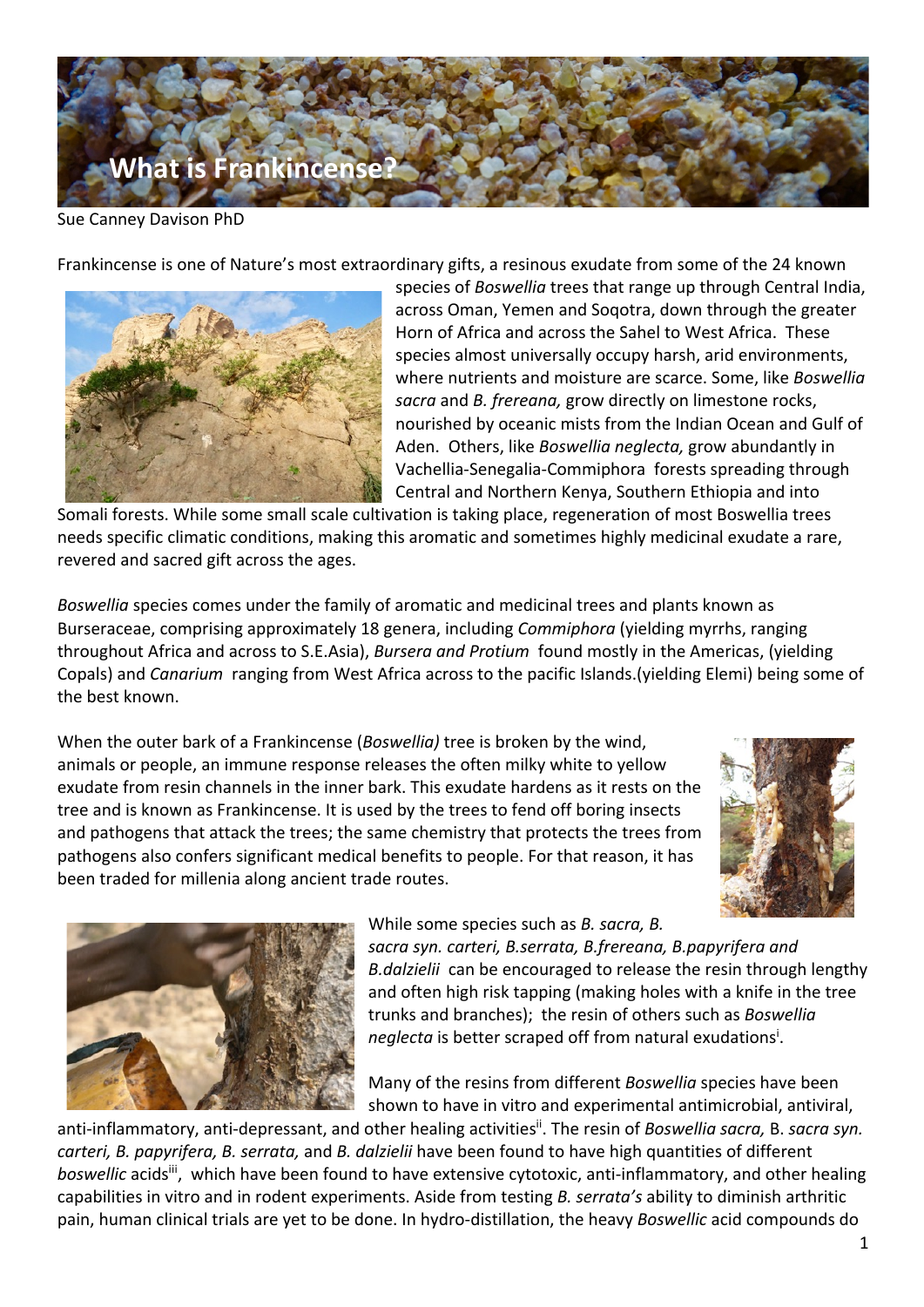not pass over into the essential oils or hydrosols and it is currently uncertain if and how they could be altered by the distillation process in the left over resin.

Of the 24 species listed on the main page, 10 endemic species are found on the Island of Soqotra, and exist in very small populations. As shown in the table below, the resin of about 7 *Boswellia* species is currently commercially exploited out of these 24 known species.

| <b>Species</b>         | Range              | <b>Main commercial</b>  | Some key constituents of resin           |
|------------------------|--------------------|-------------------------|------------------------------------------|
|                        |                    | area                    |                                          |
| <b>Boswellia</b>       | India              | Madhya and Andhra       | a-thujene, serratol, kessane, boswellic  |
| serrata                |                    | Pradesh                 | acids                                    |
| <b>Boswellia sacra</b> | Oman and Yemen     | <b>Dhofar</b>           | a-pinene, limonene, myrcene,             |
|                        |                    |                         | incensole, boswellic acids               |
| <b>Boswellia sacra</b> | Somalia and        | <b>Gollis Mountains</b> | a-pinene, limonene, myrcene,             |
| syn. carteri *         | Somaliland         |                         | sabinene, viridiflorol, d-3-carene,      |
|                        |                    |                         | incensole, boswellic acids               |
| <b>Boswellia</b>       | Eritrea across to  | North West              | Octyl acetate, octanol, boswellic acids, |
| papyrifera             | Chad               | Ethiopia, Southern      | incensole acetate                        |
|                        |                    | Sudan                   |                                          |
| <b>Boswellia</b>       | Somalia and        | <b>Gollis Mountains</b> | a-thujene, a-pinene, sabinene, p-        |
| frereana               | Somaliland         |                         | cymene, lupeolic acids                   |
| <b>Boswellia rivae</b> | Ethiopia, Somalia, | Somali region of        | a-pinene, limonene, d-3-carene,          |
|                        | Somaliland, Kenya  | Ethiopia                | boswellic acids, lupeolic acids          |
| <b>Boswellia</b>       | Ethiopia, Somalia, | Southern Ethiopia,      | a-pinene, terpinen-4-ol                  |
| neglecta               | Somaliland, Kenya  | Northern Kenya          |                                          |

Table 1. The most commonly commericalised species

*\*Boswellia sacra* and *Boswellia sacra syn. carteri* are recognised as one species. Because of some differences in the resin and origin Boswellia syn. '*carteri*' is sometimes described as a distinct product in the industry.

Sustainability starts with ownership, tapping and tree management, practices which differ from region to region. Over tapping a tree because of dire poverty or to meet an unrealistic global demand, can lead to low reproductive capacity, insect infection and high levels of adult tree mortality<sup>iv</sup>. New tree regeneration is a slow process and is hampered by increased human population density, land use changes, livestock needs and changing social and agricultural traditions. Intentional replanting and stewarded regeneration are still a very new small-scale phenomenon and it is critical to initiate and support these efforts. Nevertheless, at this time, they are still years away from meeting the current demand from a limited number of exploited wild trees.

Many of the sustainability challenges flow from the inequities present in the value chains, in which pervasive poverty, exploitative practices by intermediaries, low prices, and instability tend to incentivize short-term, unsustainable extractive practices. In harvest systems in Somalia and Sudan<sup>v</sup>, for instance, harvesters are given loans to pay for food and living costs during the harvest season; when the season finishes, they have to pay back the loan with their frankincense, a procedure that most often leaves them with little profit and in some cases may leave them trapped in a continuous cycle of debt. Figures from 2011 after loan repayments show these structures. 'The average annual net income of tapper, producer, village trader, and urban merchant was estimated to be 74, 740, 1,300, and 11,230 USD, respectively<sup>vi</sup>. Mostly women earn @US\$1-2/ kilo to sort, sitting long hours on dusty hard concrete floors. The ethics of an extended supply chain rely heavily on the ethics of the intermediaries.

As families grow, towns expand, and other livelihood activities like pastoralism are threatened by climate change-worsened drought, harvesters are under mounting pressure to extract as much resin as possible to